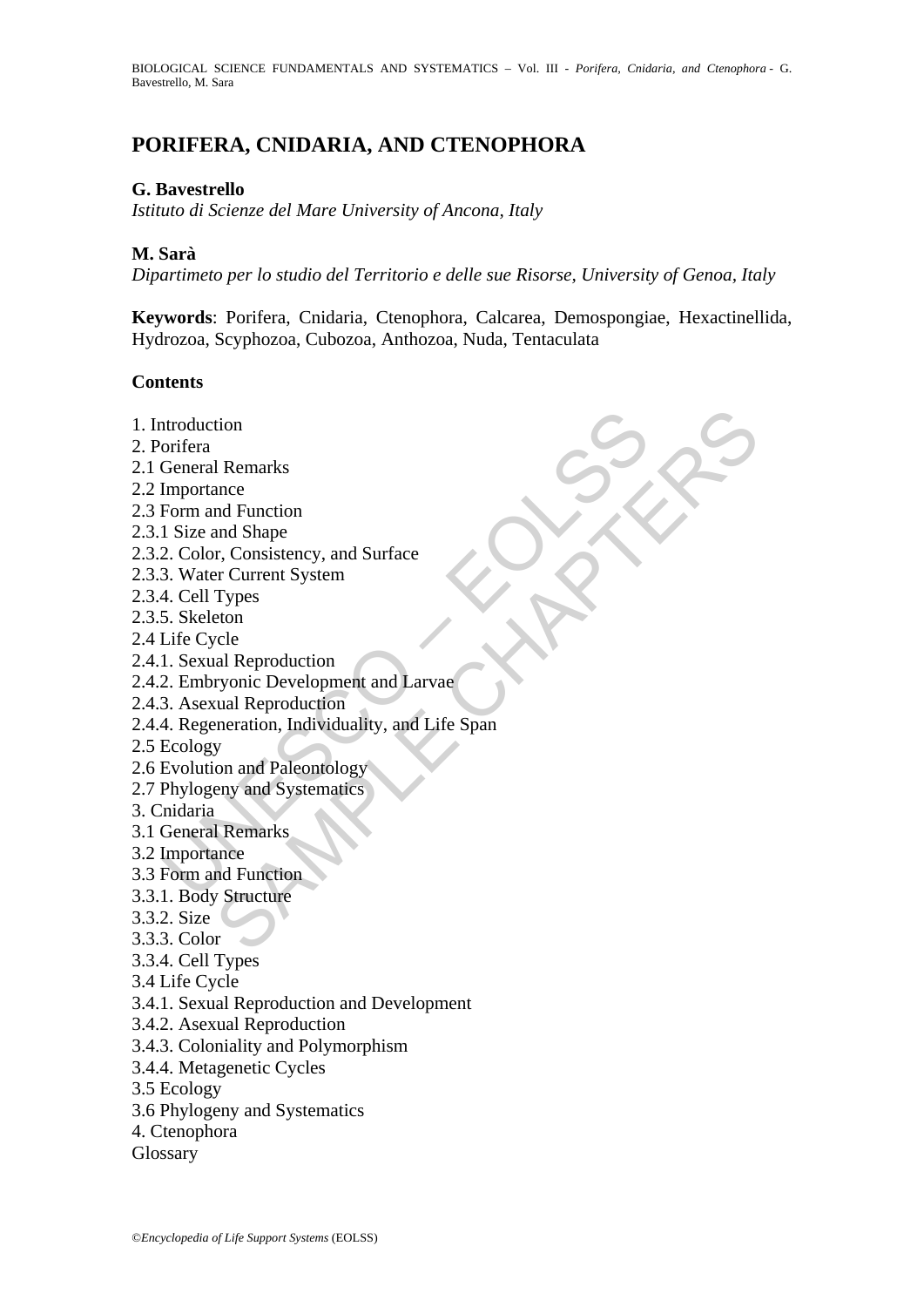### Bibliography Biographical Sketches

#### **Summary**

This chapter provides information on the most primitive phyla of metazoans regarded as plants by early naturalists: Porifera, Cnidaria, and Ctenophora. Porifera (sponges) and Cnidaria (sea anemones, corals, and medusae) include numerous species, while few species of Ctenophores (jelly combs) have been described. The greater number of the species belonging to these groups is marine based, but a few families of Porifera and Cnidaria are found in fresh water. Porifera are benthic and differ from other metazoans by their lack of true nervous and muscular cells. Cnidaria show two forms, the sessile polyp and the free-swimming, planktonic medusa. They are characterized by particular cells that contain stinging capsules (cnidocysts). Ctenophora, mainly planktonic and often living in the bathyal and abyssal zones, are a small group of uncertain affinity due to a musculature independent of epithelial cells and located in the mesoglea, that has been considered to belong to a third, mesodermal layer. All the groups are involved in relevant endosymbioses with autotrophic Cyanobacteria and Zooxanthellae.

### **1. Introduction**

is that contain stinging capsules (cnidocysts). Ctenophora, main<br>n living in the bathyal and abyssal zones, are a small group of un<br>musculature independent of epithelial cells and located in the<br>n considered to belong to a contain stinging capsules (cnidocysts). Ctenophora, mainly planktonic<br>contain stinging capsules (cnidocysts). Ctenophora, mainly planktonic<br>in the bathyal and abyssal zones, are a small group of uncertain affinity<br>latter i Porifera, Cnidaria, and Ctenophora are the most primitive clade of metazoans. They distinguish themselves from the other metazoans by their lack of bilateral symmetry. Inside their clade, each phylum is clearly distinguished by its general features. Porifera have a cellular, rather than tissular, level of organization, without any true nervous or muscular cells. For this reason, they were generally considered to be a separate subkingdom of Parazoa. However, this point of view has not been confirmed by recent phylogenetic analyses. Cnidaria and Ctenophora are lumped together because of their radial organization (Radiata), and were also joined together in the taxon Coelenterata. At present, they are divided in two different phyla on the basis of the more advanced organization of Ctenophora, and on the basis of molecular data. A remarkable relationship between Porifera and Ctenophora has been shown with molecular evidence.

# **2. Porifera**

# **2.1 General Remarks**

Porifera represent the most primitive metazoan phylum. They are usually called sponges. They include more than 6000 described species and inhabit all seas, where they occur attached to surfaces from the intertidal zone to depths of 8500 meters or more. Few families, chiefly the Spongillidae, are found in fresh water. Unlike the other metazoans, Porifera lack true nervous and muscular cells and, therefore, are called Aneuromiaria. Their cells are not organized in true tissues and organs. Adult sponges show no conspicuous movements of body parts and are fixed to the substrate. Marine sponges frequently have small and flagellated planktonic larvae.

Early naturalists regarded sponges as plants because of their frequent branching form and their lack of obvious movement. The animal nature of sponges was reported after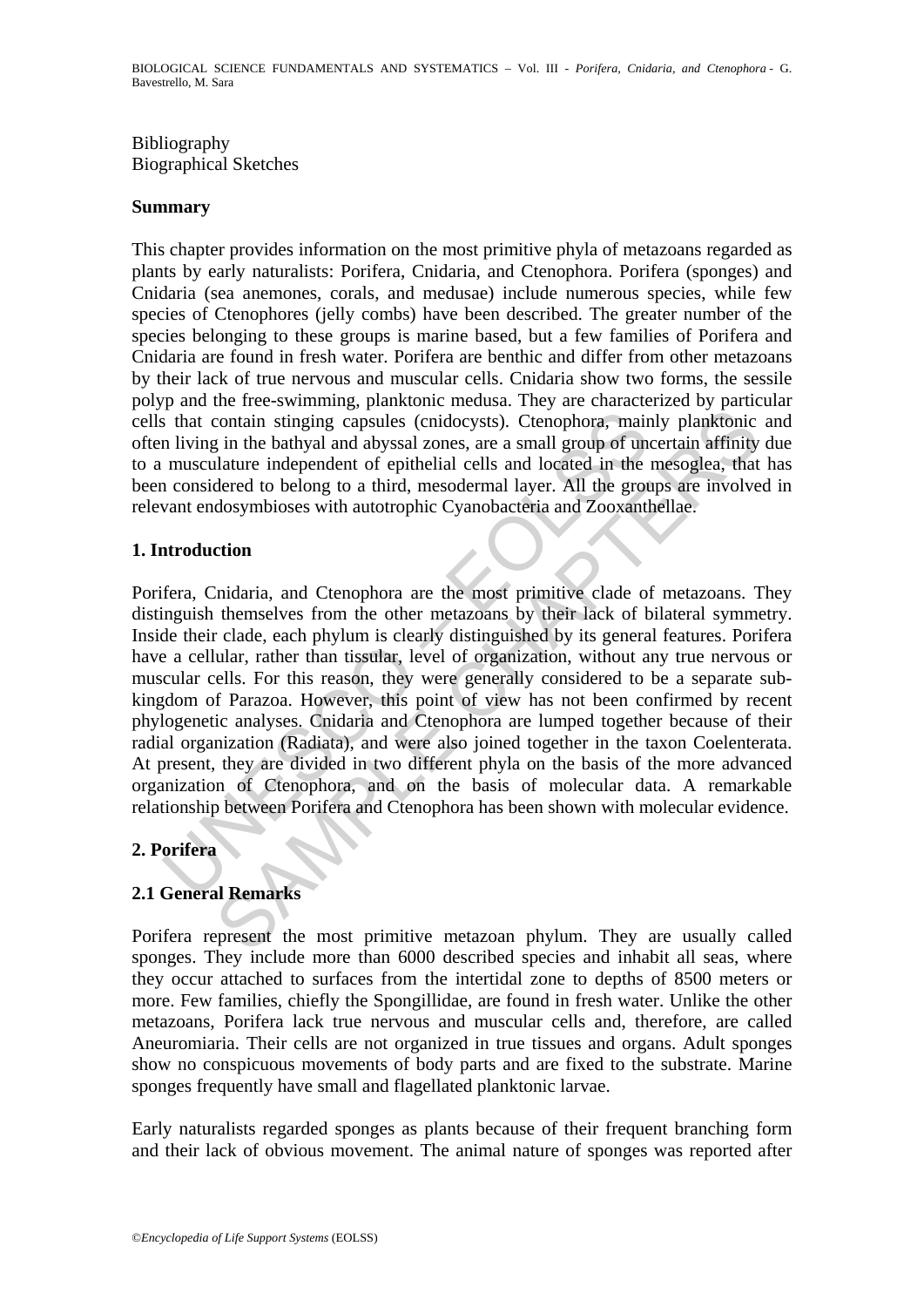observation of their water currents and the movement of their openings. Sponges were then grouped with Anthozoa (Cnidarians) in Zoophyta. Later on, because of their peculiar structure, they were considered as a special subkingdom of the animal kingdom under the term Parazoa. However, recent molecular phylogenetic studies have shown the true metazoan nature of sponges and their kinship with Radiata (Coelenterates and Ctenophora).

The phylum is divided into three classes: Demospongiae, Calcarea, and Hexactinellida, with Demospongiae including more than 80% of the known species of sponges.

### **2.2 Importance**

1 used by ancient Greeks and Romans for household items, in<br>t, as mops, and as substitutes for drinking vessels. During the Mi<br>ges were thought to have therapeutic effects in the treatment o<br>ural sponges today are mostly u by ancient Greeks and Romans for busehold items, in bathing, to appose of a protect of extended items, in bathing, to appose to pops, and as substitutes for drinking vessels. During the Middle Ages, buy ancient Greeks in t The soft and elastic spongin skeletal framework of some species of Demosponges has been used by ancient Greeks and Romans for household items, in bathing, to apply paint, as mops, and as substitutes for drinking vessels. During the Middle Ages, burned sponges were thought to have therapeutic effects in the treatment of various diseases. Natural sponges today are mostly used in arts and crafts, such as in pottery and jewelry making, painting, decorating, and in surgery. Synthetic sponges have largely replaced natural ones for household use. However, commercial sponges, such as *Spongia officinalis, Spongia zimocca, Spongia graminea,* and *Hippospongia communis*, are still actively harvested. The living commercial sponge is a mass of cells and fibers, its interior permeated by an intricate system of canals that open through holes of various sizes across a tough, dark brown or black skin. The commercially available sponge, that is the soft spongin skeleton, is obtained only when the body has been completely cleaned of its living cells. The harvest is done by hooking or harpooning in shallow waters, by skin diving, or by deepwater fishing. Although the most valuable sponges are found in the eastern Mediterranean area, they are also harvested off the west coast of Florida and in the Florida keys, in the West Indies, off Mexico and Belize, and, to a limited extent, off the Philippine Islands. Because of their ability to regenerate lost parts, sponges can be cultivated from small fragments. However, due to slow growth, this is not a remunerative method.

Sponges have many compounds unknown in other animals. Some of these have been shown to have antibiotic and antitumoral properties. Intense research is currently in progress on this subject by many laboratories all over the world. However, basic scientific research is being done on the primitive organization of sponges. One field of investigation is free cell behavior, characterized by motile properties and cell dedifferentiation. Another is coordination systems, in the absence of nervous cells. As a matter of fact, sponges usually contract when handled or removed from water, while their oscula can close under various stressful conditions. A primitive system of coordination, with a likely chemical nature, seems to exist, and electrical impulses are assumed to be propagated over long distances, especially in Hexactinellids, which have a syncytial organization. Through the movement and coordination of their loose cells, sponges are also capable of small displacements on the substrate, of the order of cm per day. On the other hand, sponges are provided with an elaborate immune system that is in contrast with the plasticity of their organization and protects the self from non-self intrusion. However, sponges show outstanding morphogenetic and ecological plasticity with exceptional regenerative capabilities. A promising research field is looking at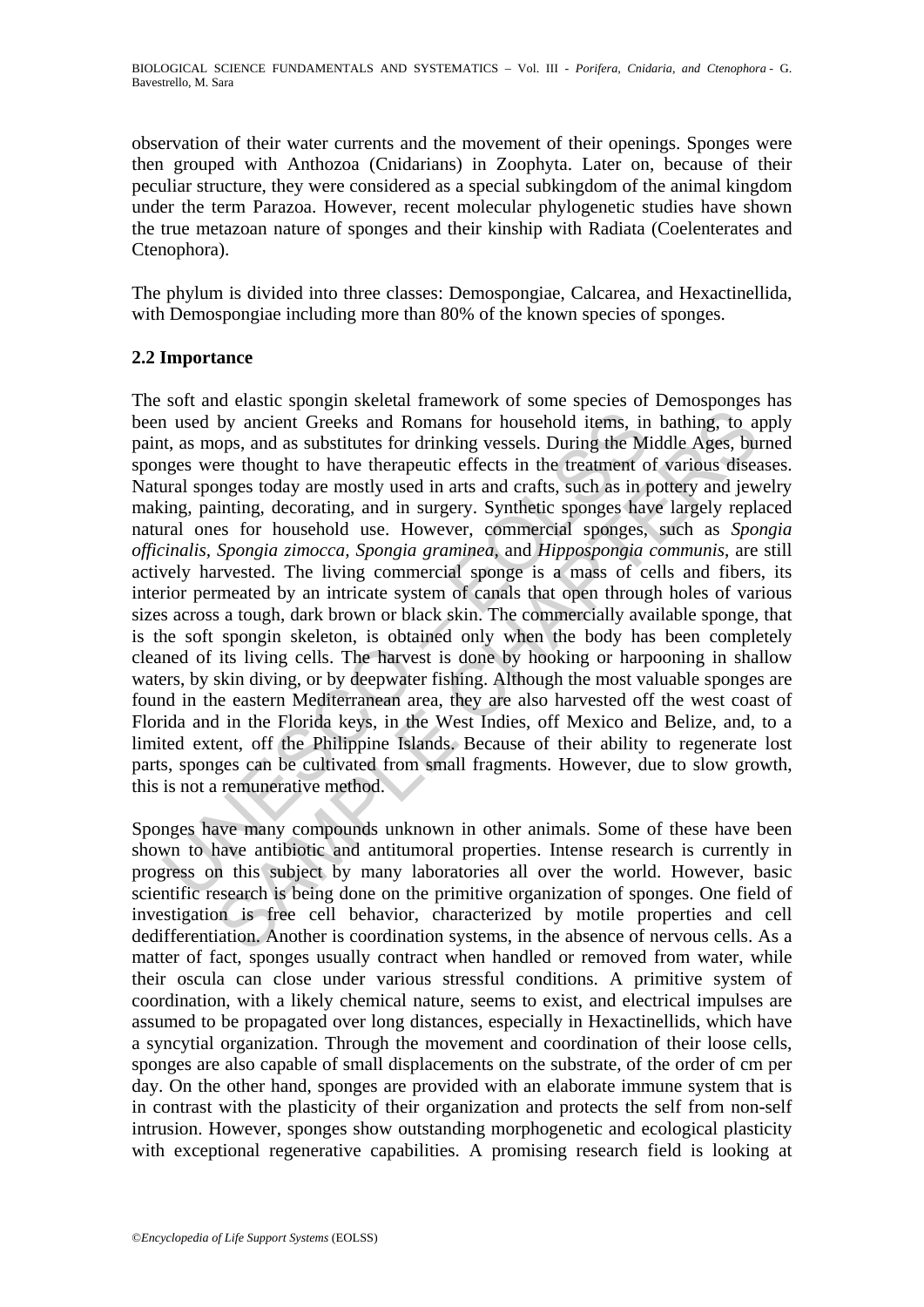association with other organisms, especially bacteria. Endosymbioses produce relevant effects on the morphology, physiology, and ecology of sponges. The occurrence in sponges of homeobox and other genes similar to those present in higher animals, such as mammals, but with different functions, indicate that they are also interesting for molecular biology study.



Figure 1. Growth forms in marine sponges.

Top: the calcarean Ascandra falcata and the tubulose demosponges Agelas oroides and Aplysina cavernicola. Center: the massive Petrosia ficiformis, Chondrilla nucula and Chondrosia reniformis. Bottom: the papillae of the boring sponge Cliona celata, the encrusting Spirastrella cunctatrix showing the main excurrent canals and the tree-like Axinella verrucosa (courtesy of C. Cerrano)

Porifera are important components of many benthic communities such as those living in marine caves, coralligenous formations, coral reefs, and on the Antarctic shelf. In food webs, they play a role as filter feeders of the most minute planktonic fraction, such as bacteria. Other important ecological roles are related to the substrate. This may be covered, outcompeting other organisms, incorporated, bored (by sponges of the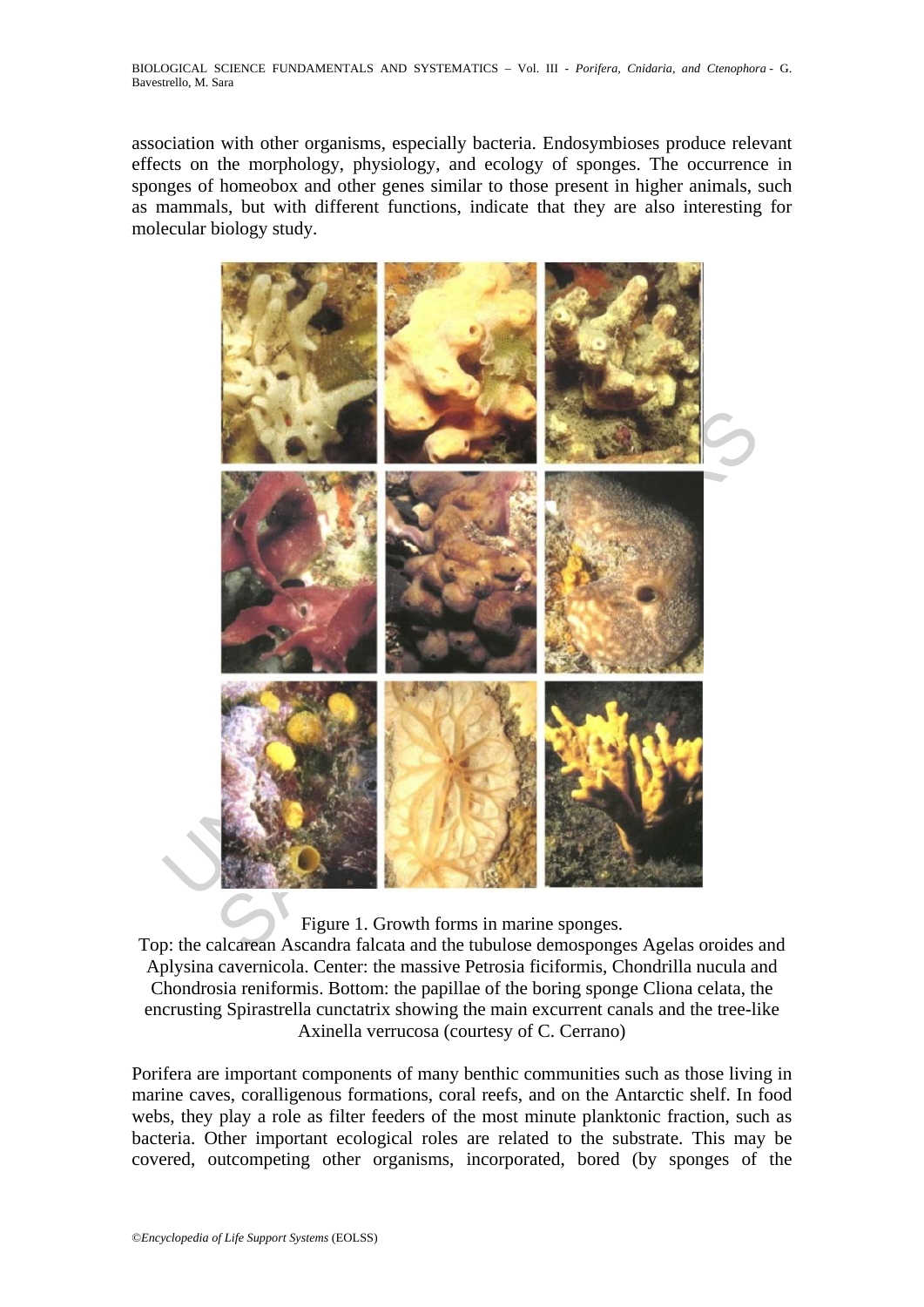Clionidae family), or cemented. Sponges are relevant in the geodynamic cycle of construction and destruction of rocky coasts. Porifera are also important as hosts of several commensal or symbiotic animals, algae, and bacteria. Particularly relevant are endosymbioses with Cyanobacteria and Zooxanthellae in marine sponges and with Zoochlorellae in fresh water sponges.

### **2.3 Form and Function**

### **2.3.1 Size and Shape**

Most sponges, often crust-like or cushion-like, are a few centimeters in size, but some are less than a centimeter. Others, shaped like vases, tubes or branches, may be one to two meters tall, with broad, round masses up to one or two meters in diameter. Size within a species may vary with age, environmental conditions, and food supply.

in a species may vary with age, environmental conditions, and for<br>external appearance of sponges is highly variable. Many<br>prohous masses that form thin incrustations or are cushion-sh<br>ear bushy, tree-like with finger-like ecies may vary with age, environmental conditions, and food supply.<br>ecies may vary with age, environmental conditions, and food supply.<br>and appearance of sponges is highly variable. Many are shapeless<br>masses that form thin The external appearance of sponges is highly variable. Many are shapeless or amorphous masses that form thin incrustations or are cushion-shaped. Others may appear bushy, tree-like with finger-like projections, or have tubular, cup, fan or spherical shapes. Hexactinellids are erect, often cylindrical with a stalk-like base. Shape may change, to a certain extent, also within the same species, owing to the high degree of plasticity in sponges.

#### **2.3.2. Color, Consistency, and Surface**

Color among sponges is variable and frequently bright, ranging from red, yellow, and orange to violet, and occasionally black. Most Calcarea are white. Some sponges (e.g., Spongillidae) are often greenish, because green algae live in a symbiotic relationship within them, while other marine sponges are violet or pinkish, because they harbor symbiotic Cyanobacteria.

Another variable character in sponges is consistency, which may range from the soft and viscous state of some encrusting species, to the stone-like quality of the genus *Petrosia* and of Sclerospongiae.

The surface of a sponge may be smooth, velvety, or rough with protruding skeletal elements called spicules, or conulose (i.e. provided with protrusions called conuli, papillae, or tubercles).

### **2.3.3. Water Current System**

Porifera are very primitive animals in that they lack well-defined organs to carry out their various functions. The most important structure is the system of canals and chambers, called the water current system, through which water circulates to bring food and oxygen, to excrete catabolites, and to carry gametes in oviparous sponges, and larvae in viviparous ones.

The essential elements of the water current system include a high number of microscopic pores, or ostia, through which water enters the sponge (incurrent system),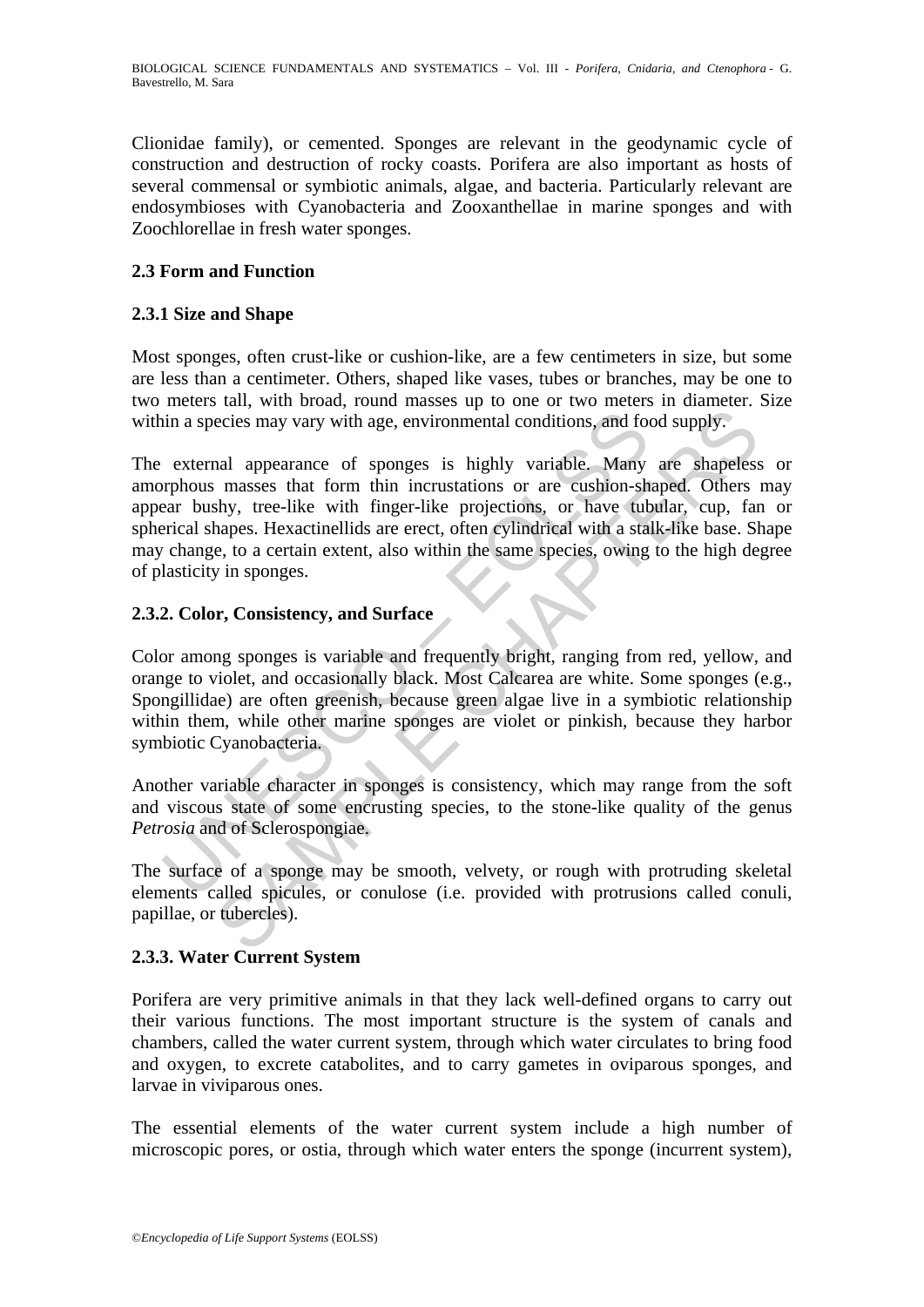cells (pinacocytes) that line the outer surface of the sponge. After<br>em of incurrent canals and cavities, also lined with pinacocy<br>anocyte chambers, entering and leaving them through openings<br>apopyles, respectively. The wa inacocytes) that line the outer surface of the sponge. After passing throu incurrent canals and cavities, also lined with pinacocytes, it reaches<br>es, respectively. The water is then expelled through openings called prosope the choanocytes, or collar cells, which are flagellated cells that capture food, and one or few macroscopic oscula, openings through which water is expelled (excurrent system). Three types of water current systems of increasingly complex structure—ascon, sycon, and leucon—may be distinguished, depending on the arrangement of choanocytes and the development of canals. The simplest, or ascon, type, found only in certain primitive genera of Calcarea, is characterized by an arrangement of choanocytes around a central cavity that directly communicates with the osculum. The walls of these sponges are perforated by pores, which are actually openings through cells (porocytes). The sycon type of water current system, found also in Calcarea, is characterized by choanocytes that surround finger-like projections, called radial canals, of the sponge wall. In the leucon type, which is found in the more advanced Calcarea and in all Demospongiae and Hexactinellids, radial canals are replaced by numerous, small, flagellated chambers in which the choanocytes are located. Water enters the microscopic pores found among the cells (pinacocytes) that line the outer surface of the sponge. After passing through a system of incurrent canals and cavities, also lined with pinacocytes, it reaches the choanocyte chambers, entering and leaving them through openings called prosopyles and apopyles, respectively. The water is then expelled through the osculum after passing through a system of excurrent canals and cavities lined with pinacocytes. During the development of many sponges, a simpler water current system (rhagon) precedes the leucon type.

# **2.3.4. Cell Types**

Sponges lack a well-defined organization of tissues. Single layers of cells line the outer surface of the body and internal cavities; other cells, both motile and fixed, and fibers occur in an amorphous substance (mesohyl), gelatinous in nature. Cell types are different from those of other animals. They may be scattered or gathered, or may form layers or membranes inside the sponge. They have a remarkable ability to migrate and to transform from one cell type to another. Three main types of cells may be distinguished: choanocytes, archaeocytes, and pinacocytes-collencytes.

The choanocytes, which line choanocyte chambers or cavities, are provided with a flagellum, which is surrounded by a collar composed of cytoplasm. The main function of the flagellum is to produce the water current, whereas the collar is responsible for capturing food particles. Choanocytes may transform into gametes, especially sperm.

The archaeocytes, which are scattered in the mesohyl, have a remarkable potential to transform into different cell types. Some persist without specializing, thus forming an embryonic reserve from which other cell types may be derived; others become specialized in carrying out particular functions. One transformation is in amebocytes, motile amoeboid cells that are important for regeneration purposes and in the transportation of food particles throughout the sponge body. They may carry granules consisting of various substances and may take different names, such as spherulous cells, or thesocytes. Archaeocytes may transform into gametes, especially eggs.

Pinacocytes form the pinacoderm, a single cell layer found on the body surface and lining the canals. In Calcarea, the outer surface of the body also contains porocytes, flattened cells that contain the pores needed to let the water into the sponge.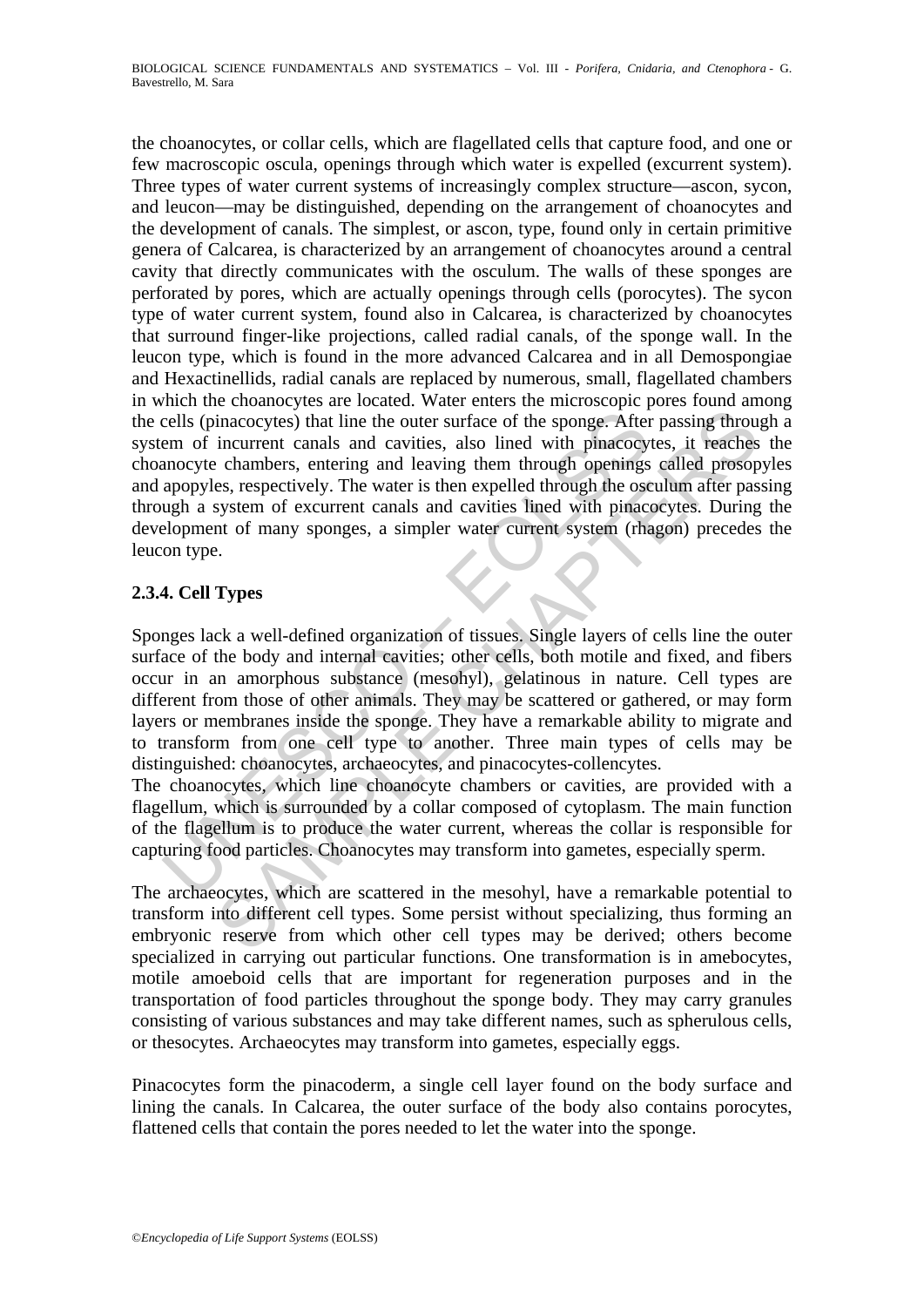Collencytes, found in the mesohyl, are elongated cells that often form a net in the cytoplasm with a support function. The sponge mesohyl, more or less rich in collagen fibers, contains other types of cells. Lophocytes, with long cytoplasmic processes at one end, giving them the appearance of a comet, secrete collagen fibers (spongin) with a skeletal function. Sclerocytes produce the calcareous or siliceous spicules of the skeleton. Myocytes are elongated and contractile cells, which may control the expansion and contraction of oscules; they may occur in rows and are considered as representative of a primitive conduction and contractile system that in sponges replaces the nervous and muscular systems present in other animals.

### **2.3.5. Skeleton**

The skeleton of sponges is of great taxonomic significance. It may be mineral in nature (calcareous or siliceous) or composed of scleroproteins (spongin).

The mineral skeleton is mostly formed of units called spicules, either scattered throughout the sponge or united to form fibers. Spicules are classified as megascleres, with a support function, and microscleres, with a protection function and also aiding in the support function.

careous or siliceous) or composed of scleroproteins (spongin).<br>
mineral skeleton is mostly formed of units called spieules<br>
ughout the sponge or united to form fibers. Spicules are classifical<br>
ughout the sponge or united is or siliceous) or composed of scleroproteins (spongin).<br>
The solicity is or siliceous) or composed of scleroproteins (spongin).<br>
The sponge or united to form fibers. Spicules are alassified as megascle port function, and Calcareous spicules, characteristic of Calcarea, are mainly composed of calcium carbonate in its crystalline forms of calcite and aragonite. Calcareous spicules may have one axis (monoaxons) that is usually pointed at both ends; these spicules are called oxeas. Triaxons have three rays and are called triacts; tetraxons have four rays and are called tetracts. Siliceous spicules, found in Demospongiae and in Hexactinellids, are essentially made of hydrated silicic acid in an amorphous, opaline form. Proteinaceous organic matter, called spiculine, forms an axial fiber. The characteristic spicules of Hexactinellida are triaxon forms, with three orthogonal axes, and then six rays, which are called hexactines. Spicules are connected in a continuous network and, after the death of the sponge and the loss of its soft parts, the remaining skeleton acquires a delicate glass texture, as in the Venus basket *Euplectella*, which is used as an ornamental object. Bundles of large spicules form stalks that allow members of Hexactinellida to attach to the deep water, muddy bottoms in which they generally live. In the genus *Monoraphis*, the stalk is one enormous spicule that may reach a length of two or three meters and a thickness of approximately one centimeter. Siliceous spicules of Demospongiae, consisting of both megascleres and microscleres, have an enormous variety of forms and, consequently, a rich terminology. Megascleres may be monaxons, triaxons, and tetraxons; microscleres may be star-shaped (asters), sometimes with reduced or missing rays, and with other specialized shapes (sigmas, toxas, chelas, anchoras, and so on).

A few orders of Demospongiae lack skeletons. In some orders, a type of collagen (spongin) cements spicules in bundles or meshes, thereby increasing the elastic nature of the skeleton. In other orders, spongin fibers make up the entire skeleton. In commercial sponges, spongin fibers are particularly soft and elastic because they lack inclusions (grains of sand, fragments of spicules) that are present in other horny sponges. Some specialized, massive skeleton types are found in groups of great paleontological value, by now represented only by a limited number of Calcarea or Demospongiae species.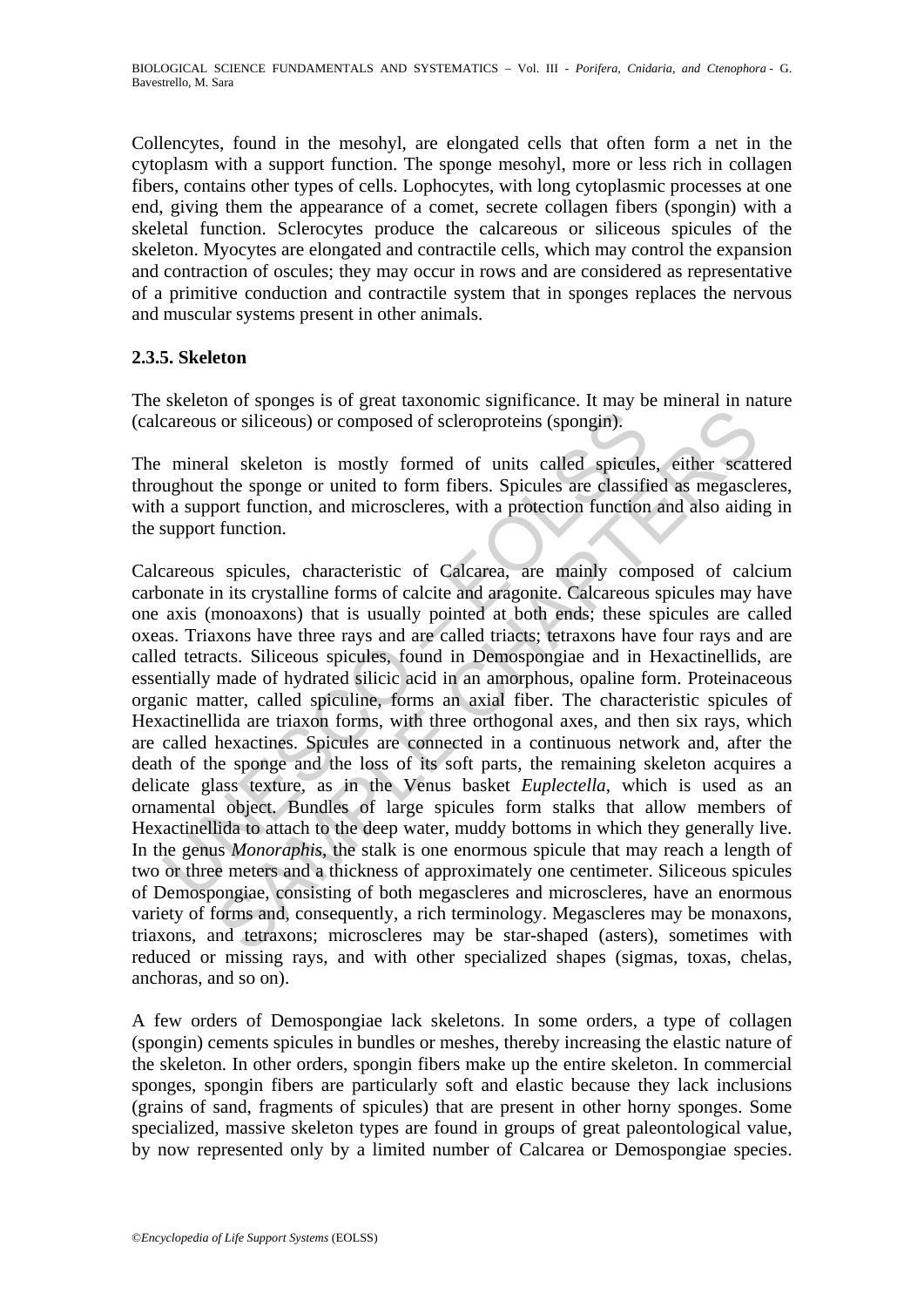BIOLOGICAL SCIENCE FUNDAMENTALS AND SYSTEMATICS – Vol. III - *Porifera, Cnidaria, and Ctenophora* - G. Bavestrello, M. Sara

They consist of an amorphous mass of calcium carbonate to which calcareous (Pharethronida) or siliceous spicules (Sclerospongiae) are associated, while in polyphyletic Lithistida, they are built by fused siliceous spicules (desmas). The extinct Archaeocyatha—now considered to be sponges—had a massive continuous calcareous skeleton.



Figure 2. Anatomical details of sponge organization: a) macroscleres, b) microscleres, c– d) two different magnifications of spongin skeleton of the horny sponge Spongia officinalis, e) gemmule of a fresh water spongillid, f) surface of a demosponge showing the incurrent openings, g) internal side of a calcarean sponge with the layer of choanocytes ( a) courtesy of R. Manconi; b) courtesy of B. Calcinai; c–d), courtesy of R. Pronzato; e) courtesy of R. Manconi; f) courtesy of C. Cerrano; g) courtesy of E. Gaino

> TO ACCESS ALL THE **25 PAGES** OF THIS CHAPTER, Visit[: http://www.eolss.net/Eolss-sampleAllChapter.aspx](https://www.eolss.net/ebooklib/sc_cart.aspx?File=E6-71-07-01)

- - -